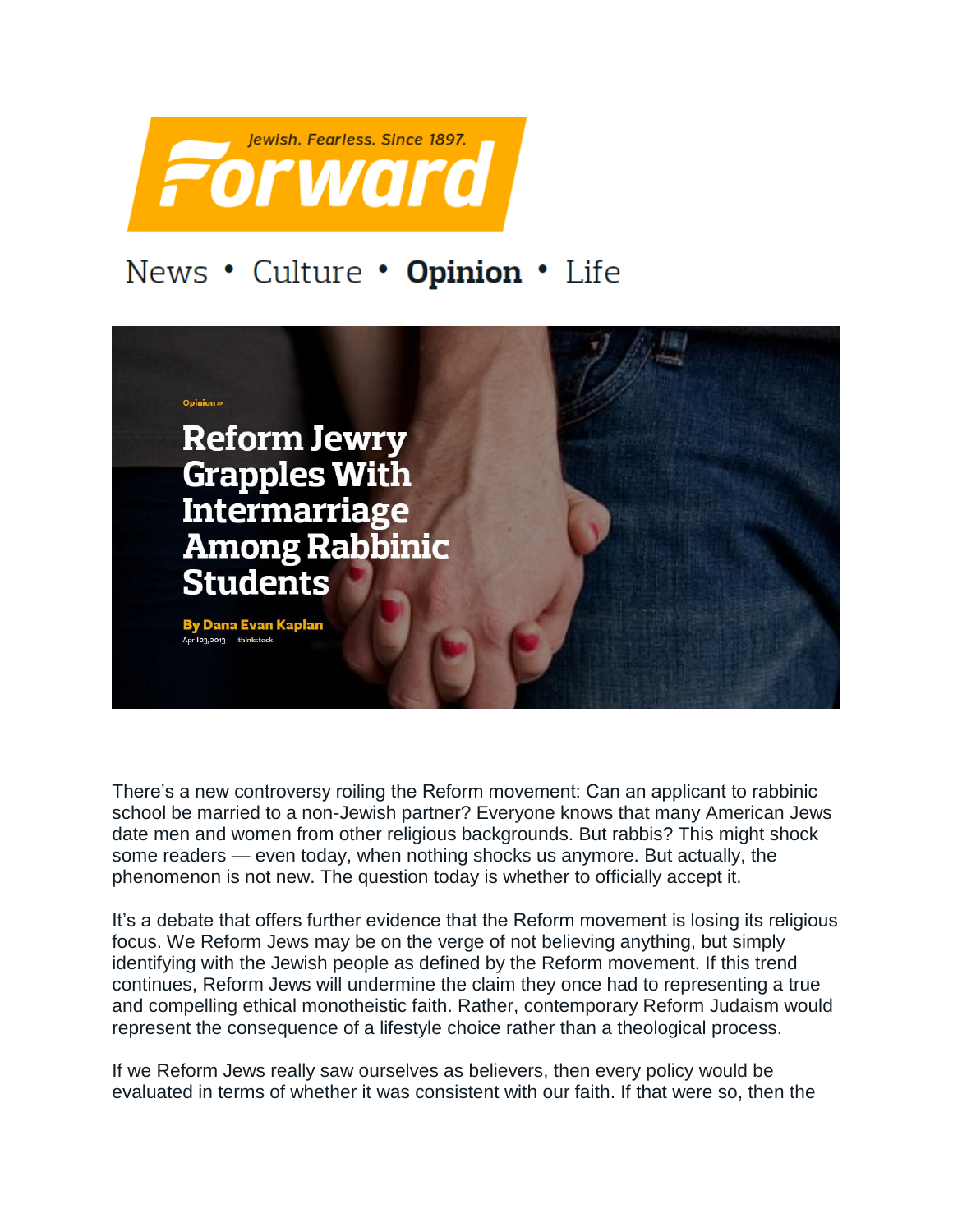partner of a rabbi would certainly have to have beliefs consistent with Progressive Judaism. They wouldn't need to be technically Jewish, and they might or might not practice Judaism as we understand that term in mainstream Reform circles, but criteria relating to religious beliefs would inform and define the debate. As it stands, those arguing to allow non-Jewish partners are advancing only nonreligious arguments. The impression I get is that the debate is so diffuse because the subject — what makes one eligible to represent Reform Judaism — is so amorphous.

The specific question involves admissions policies at Hebrew Union College-Jewish Institute of Religion, the Reform movement's central rabbinical school. Admissions requirements have a symbolic importance beyond their actual impact on the students and their families, and it is for this reason that the debate is being followed closely by those interested in the development of American Judaism.

The policy, which has attracted criticism, says that HUC-JIR will not admit any applicant who is "…engaged, married, or partnered/committed to a person not Jewish by birth or conversion." Responding to the question "Should Our Seminary Admit Students With Non-Jewish Partners?" rabbinical student Daniel Kirzane argues in Reform Judaism magazine that this policy "… is antithetical to our Movement's essential focus on welcoming and outreach."

At first glance, the question of whether intermarried Jews could apply to rabbinical school appears to be ridiculous, like wondering whether a Catholic priest would intend to remain celibate. Standing as a role model of Jewish continuity would seem to be part of the job requirement for any rabbi, an expectation so obvious that it should not have to be mentioned.

But Kirzane states that it should be open for debate. In 1999, he writes, the Central Conference of American Rabbis did indeed affirm that the Reform Movement is an inclusive community, "…opening doors to Jewish life to [every person]…who strive[s] to create a Jewish home." HUC-JIR, which is the official academic institution of the movement, "should be the greatest exemplar of this ideal."

HUC-JIR must be a home for all who "strive to create a Jewish home and serve the Jewish people." But is that the only requirement we have? I believe we should have a commitment to a theological process that is distinctively Reform, one that would help us parse these difficult question from a solid religious grounding.

Unfortunately, the Reform movement has no central theological positions that are advocated by our leaders or believed in by its followers. There may be theological parameters, but they are so wide that a Humanistic congregation in Cincinnati, whose members are atheists, could apply for admission to what was then called the Union of American Hebrew Congregations, in the 1990s. While the rabbi was (and is) a bright and erudite leader trained at HUC-JIR, it should have been obvious that the Humanists' approach would not be compatible with that of Reform Judaism, a conclusion that was reached only after several years.